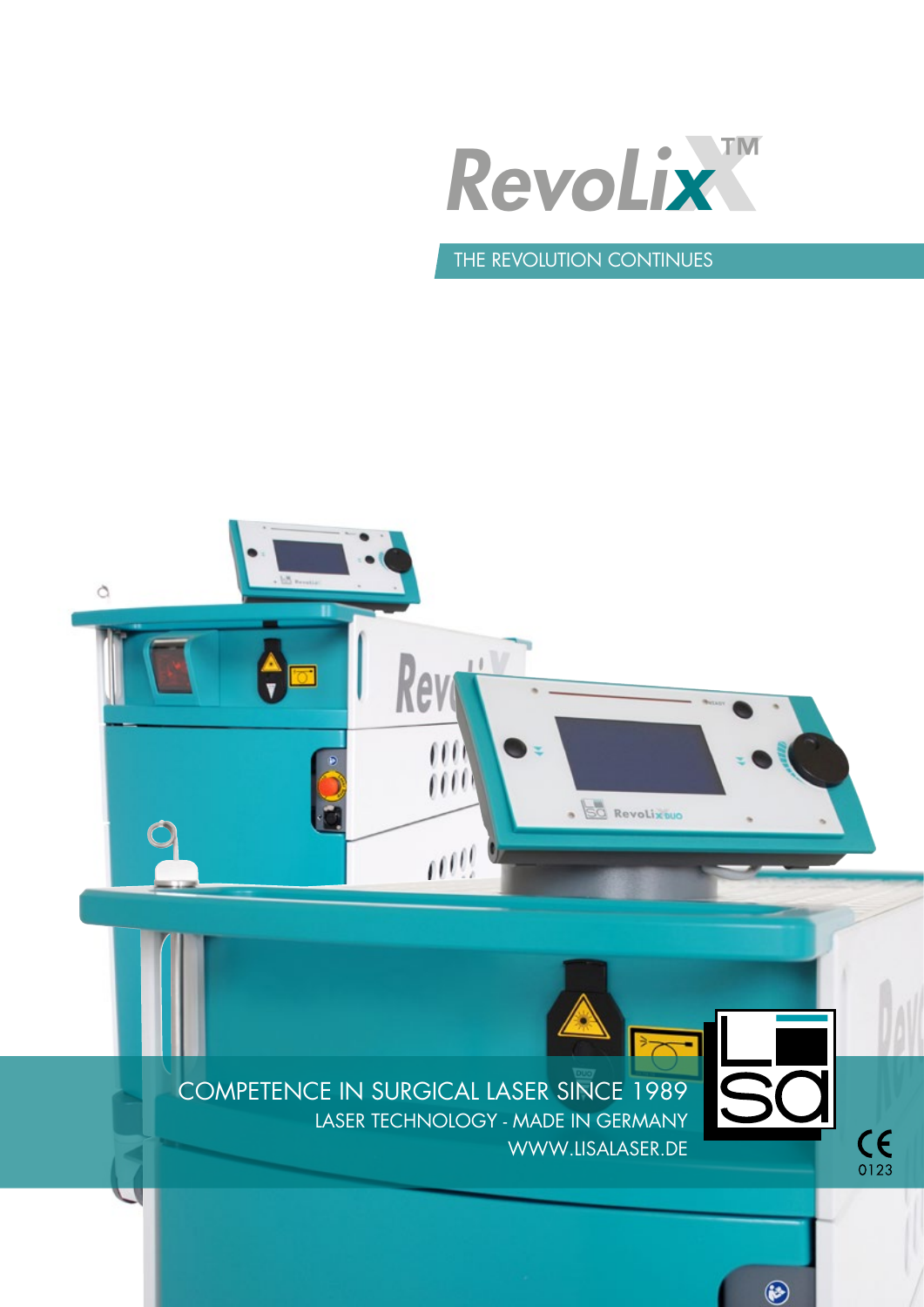### **RevoLix™ - why ?**

RevoLix is the only laser specifically developed for soft tissue surgery. The RevoLix laser wavelength is 2 micron. This wavelength is similar to Holmium but the emission is continuous instead of pulsed. RevoLix unifies the advantages of formerly existing surgical laser principles in a single unit:

- **G** Revolix laser beam is delivered by flexible laser fibres. Incision and ablation of tissue is similar to CO2 laser technology. This is ideal for endoscopic, laparoscopic, open and minimally invasive surgery.
- **G Revolix** excellent haemostasis is proven for the treatment of high risk BPH patients under anticoagulant medication [9].
- **G** Revolix provides the highest tissue vaporisation rate published. Unlike green lasers there is no decrease in vaporization efficiency since the absorbing chromophore is water [10]. **RevoLix** tissue effect is shallow. Incisions are smooth and clean.

### **RevoLix – what are the advantages ?**

Cutting efficiency of soft tissue and haemostasis is superior to any known alternative. Saline or water is used for irrigation reducing the risk of TUR Syndrom [2].

Excess laser radiation is absorbed by the irrigation and does not affect tissue more than 3 mm from the tip of the fibre. Tissue damage is limited to 0.2 to 1.5 mm depending on laser power.

Visualization is excellent. Neither bleeding nor visible laser glare affects the vision of the surgical site. Colour neutral laser safety glasses maintain true colours. Endoscope lenses remain free from splatter when used in laparoscopic surgery.

### **RevoLix – what are the benefits ?**

- **G** No blood loss, no transfusions
- **J** Quick recovery
- $\bullet$  Short hospital stay
- **J** Less postoperative care
- Short catheterisation time in BPH treatment
- **O** Precise surgery
- $\bullet$  No deep tissue penetration
- Safe operation
- $\bullet$  Excellent haemostasis
- **G** Treatment of patients under anticoagulant
- G Ejaculation protective BPH surgery
- **G** Multi-disciplinary

## **RevoLix™ - why 2 micron continuous wave ?**

The **RevoLix** wavelength at 2.0 micron is excellent for incision and ablation. It is safe in an aqueous irrigation and it provides superior haemostasis. The effect of the laser on tissue is independent of tissue vascularisation.

These outstanding properties are due to the efficient absorption at the **RevoLix** wavelength of 2.0 micron by the water molecule which is ubiquitous in any tissue.

Strong absorption and continuous wave emission provides precise cutting and vaporization of soft tissue with excellent haemostasis. There is no deep penetration or uncontrolled necrosis. Clean cuts and excellent haemostasis are achieved by moving the fibre across the surgical site.



#### **Absorbtion spectra of body chromophores**

This graph shows the absorption of the most important body chromophores (RED for blood, BLUE for water, BROWN for melanin) at different wavelengths. Depth of penetration is shown at the right. Laser wavelengths are shown as vertical lines.

Green laser: In the absence of haemoglobin the Green laser at 532 nm experiences close to no absorption in tissue because at this wavelength water as the main body constituent is almost transparent. Under laser treatment haemoglobin bleaches due to the temperature increase in tissue caused by the laser. This explains the ever decreasing ablation efficiency during a Green laser treatment.

Diode laser: At Diode laser wavelength neither water nor haemoglobin is a good absorber. This explains the deep penetration of diode lasers and the Nd:YAG laser.

**RevoLix** and Holmium laser: Both lasers are of similar wavelength which is selectively absorbed by the water molecule. The optical penetration of **RevoLix** in tissue is app. ¼ mm [13].

Unlike than haemoglobin water retains its absorptive properties under the temperature increase in tissue caused by any laser. This explains the everlasting tissue effect during **RevoLix** treatment.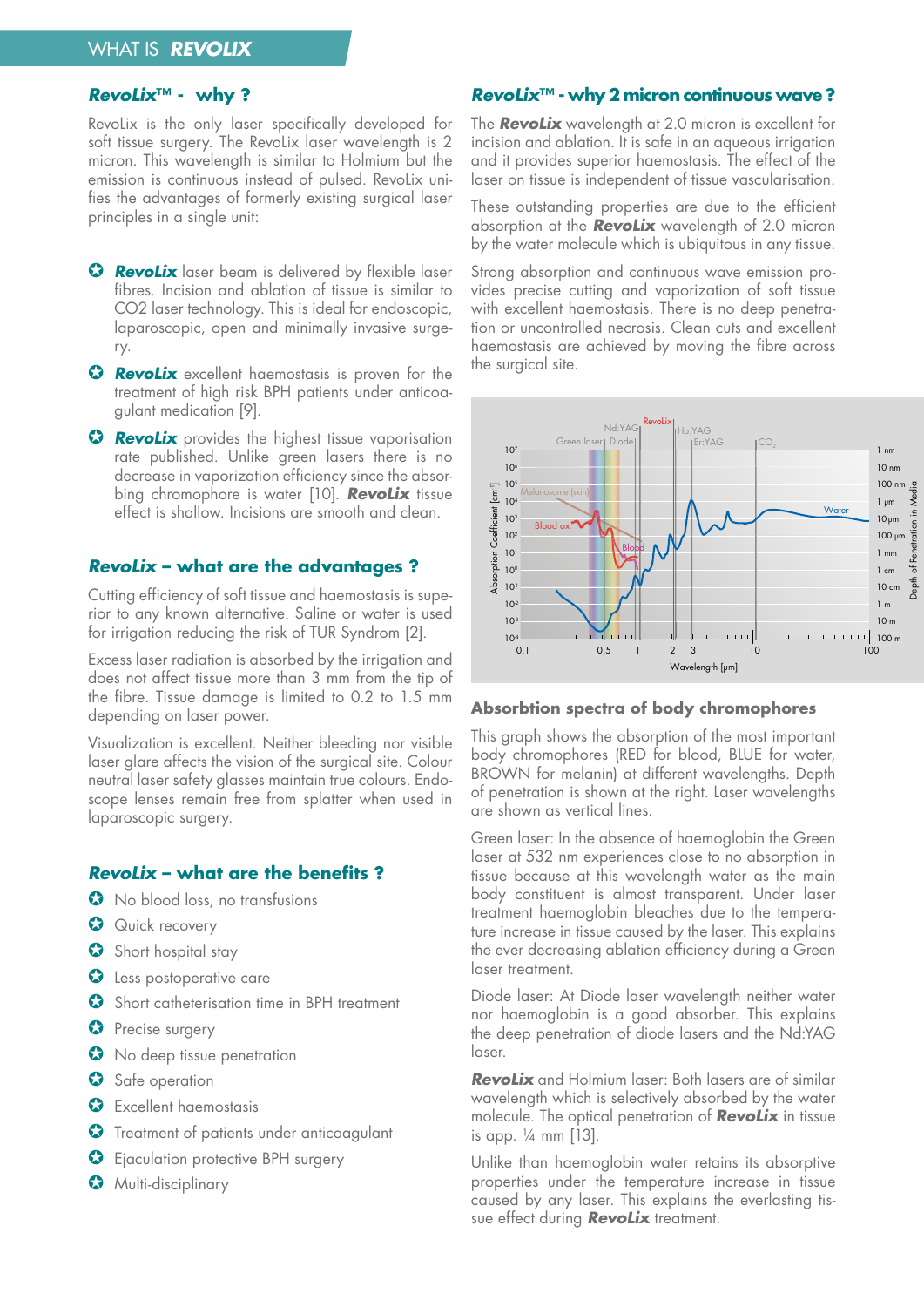# WHY **REVOLIX**

### **RevoLix - why is it safe ?**

In an aqueous irrigation the laser effect to tissue is restricted to less than 3 mm in front of the tip of the fibre. Any tissue further afield is shielded by the irrigant. The same mechanism is protecting tissue and organs adjacent to the cut. Any tissue more than 3 mm distant is unaffected by the **RevoLix** laser. Unlike to Green lasers this property eliminates the risk of unintentional tissue damage during laser surgery.  $\bullet$  morphology  $\bullet$ **a**<br>**b** dam



 $- -$  Transition to healthy tissue Necrosis

Histology of excised prostatic tissue after vaporization with RevoLix 200 watt laser

#### **The RevoLix laser family RevoLix 70 – RevoLix 120 - RevoLix 200**

After its clinical introduction in 2003 the **RevoLix** laser experienced continuous development. The initial 70 watt model for basic surgery was upgraded to 120 watt which is ideal for the enucleation of prostate.

The added value of the **RevoLix 200** is the increased tissue vaporization rate to more than 3 grams per minute. This value was determined in a blood-perfused porcine kidney model [11]. In BPH surgery tissue vaporization eliminates the necessity for mechanical tissue morcellation.

 $\Omega$ 5 10 15 20 25 30 35 40 0 20 40 60 80 100 120 140 160 180 200 220 **M. Ritter III T. Bach et al. 2009 Vaporization rate measured with 800 µm core fibre by M. Ritter and T. Bach University Clinic Manufacturer**<br> **at University Clinic Manufacturer using protocol of Wendt-Nordahl et al. 2008 and Bach et al. 2009** 200 W

**Vaporization rate [g/10min]**

Vaporization rate [g/10min]

**Laser power [W]**

Penetration and tissue damage is almost independent of power and is the same for all **RevoLix** lasers.

#### **RevoLix – BPH protocols and learning curve**

**RevoLix** offers a variety of BPH options [8]:

- **O** Vaporization
- **J** Vaporesection
- **O** Enucleation

Your learning curve benefits from the range of these protocols. The beginner will do vaporization and later will progress cutting chips which increase in size and finally ending up in enucleation – all with the same instrument.

Throughout the learning curve there is no additional surgical risk. For the **RevoLix** novice only the OR time is longer [12].

Tissue samples are produced for subsequent histological examination during Vaporesection and Enucleation. **RevoLix** for BPH surgery is efficient and safe [6].

## **RevoLix – suitable for large glands and how long does surgery take ?**

For **RevoLix** there is no limitation in prostate size. Gland volumes of up to 200 ml (TRUS) are reported. Approximately 1.5 grams per minute of tissue are enucleated.

#### **RevoLix DUO – one box for BPH and stones**

**RevoLix DUO** is the first universal laser in urology for lithotripsy, BPH, open and laparoscopic surgery. This versatility is achieved by combining a pulsed Holmium laser and a 2 micron continuous wave laser in a single box. Lithotripsy in the lower, medial and upper tract with rigid and flexible instruments is accomplished by the integrated Holmium Laser. Stones are fragmented irrespective of the chemical composition. Highly flexible laser fibres are most suitable for URS of the lower calix with flexible instruments.

Both laser units of the **RevoLix DUO** are available from the same fibre port. This feature allows using the same laser fibre for soft tissue surgery and for lithotripsy.

### **How do RevoLix lasers match with your theatre ?**

**RevoLix** is extremely user friendly. In the theatre the **RevoLix** laser operates quietly and large castors allow for easy movement between rooms. **RevoLix** lasers operate from a standard power outlet. No special installation is required. The laser has proven its extreme sturdiness during routine transportation between theatres and use by mobile healthcare services.

**Vaporization rate vs laser power at 2 micron**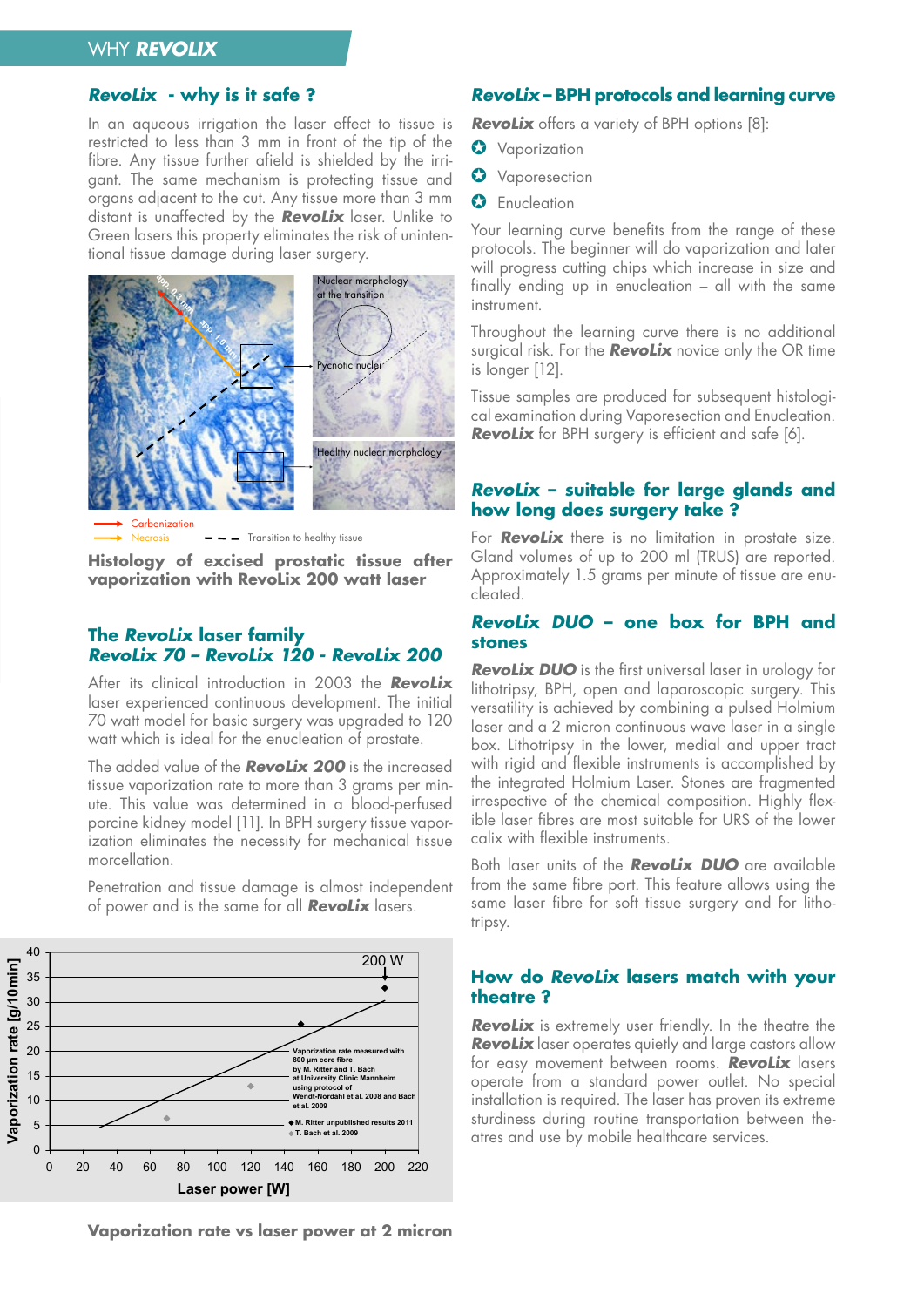## **RevoLix – double footswitch for cutting and coagulation**

The double pedal **Kix DUO** footswitch makes 2 selectable power settings available at the tip of your toe. This optional feature allows switching between power settings for cutting and coagulation or between different settings for slow and fast cutting speeds.



# **RevoLix - delivery systems perfected**

LISA offers a wide range of specialised delivery systems. Reusable front firing fibres are stripped and cleaved in preparation for the next case. Disposable fibres are used in theatre situations where reuse is not allowed. Please refer to the LISA Medical Laser Accessories brochure for laser applicators and reconditioning tools and to the Medical Laser Fibres brochure for various front and side firing fibres.

# **RevoLix - applications and publications**

The **RevoLix** laser system has demonstrated its superiority in surgical disciplines such as urology, neurosurgery\*, ENT, gynaecology, bronchoscopy and spinal surgery. More than 100 articles are published about surgical applications with LISA **RevoLix** lasers.



# **Literature on RevoLix lasers:**

1) Cui D., Sun F., Zhuo J., Sun X., Han B., Zhao F., Jing Y., Lu J., Xia S.; "A randomized trial comparing thulium laser resection to standard transurethral resection of the prostate for symptomatic benign prostatic hyperplasia: four-year follow-up results"; World J Urol (2014) 32; 683-689

2) Xia S.J., Zhuo J., Sun X.W., Han B.M., Shao Y., Zhang Y.N.; "Thulium Lasers versus Standard Transurethral Resection of the Prostate: A Randomized Prospective Trial"; Eur Urol (2008) Jan. 53; 382-390

3) Wei H., Shao Y. Sun F., Sun X., Zhuo J., Zhao F., Han. B., Jiang J., Chen H., Xia S.; "Thulium laser resection versus plasmakinetic resection of prostates larger than 80 ml"; World J Urol (2014) 32; 1077-85

4) Yang Z., Wang X., Liu T.; Thulium Laser Enucleation Versus Plasmakinetic Resection of the Prostate: A randomized Prospective Trial With 18 Month Follow-up"; Urol. (2013) 82 (2); 396-401

5) Zhang F., Shao Q., Herrmann T.R.W.,Tian Y., Zhang Y.; "Thulium Laser Versus Holmium Laser Transurethral Enucleation of the Prostate: 18-Month Follow-up Data of a Single Center"; Urol (2012) 79 (4); 869-874

6) Herrmann T.R.W., Liatsikos E., Nagele U., Traxer O., Merseburger A.S., "EAU Guidelines on Laser Technologies"; Eur Urol (2012) 61 783–795

7) S2e Leitlinie "Therapie des Benignen Prostatasyndroms (BPS)", 2014, DGU, AK BPS

8) Bach T., Xia S.J., Yang Y., Mattioli S., Watson G.M.; Gross A.J., Herrmann T.R.W.; "Thulium:YAG 2 micron cw laser prostatectomy: where do we stand?"; World J Urol (2010) Mar 5 (Epub ahead of print)

9) Hauser S., Rogenhofer S., Ellinger J., Strunk T., Müller S.C., Fechner G., "Thulium Laser (RevoLix) Vapoenucleation of the Prostate is a Safe Procedure in Patients with an Increased Risk of Hemorrhage"; Urol Int (2012) 88; 390-394

10) Bach T., Huck N., Wezel F., Häcker A., Gross A.J., Michel M.; "70 vs 120 W thulium:yttrium-aluminiumgarnet 2 µm continuous-wave laser for the treatment of benign prostatic hyperplasia: a systematic ex-vivo evaluation"; BJU Int. (2009) Nov. 13 (Epub ahead of print)]

11) Wendt-Nordahl G., Huckele S., Honeck P., Alken P., Knoll T., Michel M., Häcker A., "Systematic Evaluation of a Recently Introduced 2-Micron Continuous Wave Thulium Laser for Vaporesection of the Prostate"; J of Endourol (2008) May 22 (5); 1041-1045

12) Netsch C., Bach T., Herrmann T.R.W., Neubauer O., Gross A.J., "Evaluation of the learning curve for Thulium VapoEnucleation of the prostate (ThuVEP) using a mentor-based approach"; World J Urol, published online 24 June 2012

13) Teichmann H.-O., Herrmann T.R.W., Bach T.; "Technical Aspects of Lasers in Urology"; World J Urol, (2007), Jun 25 (3); 221-225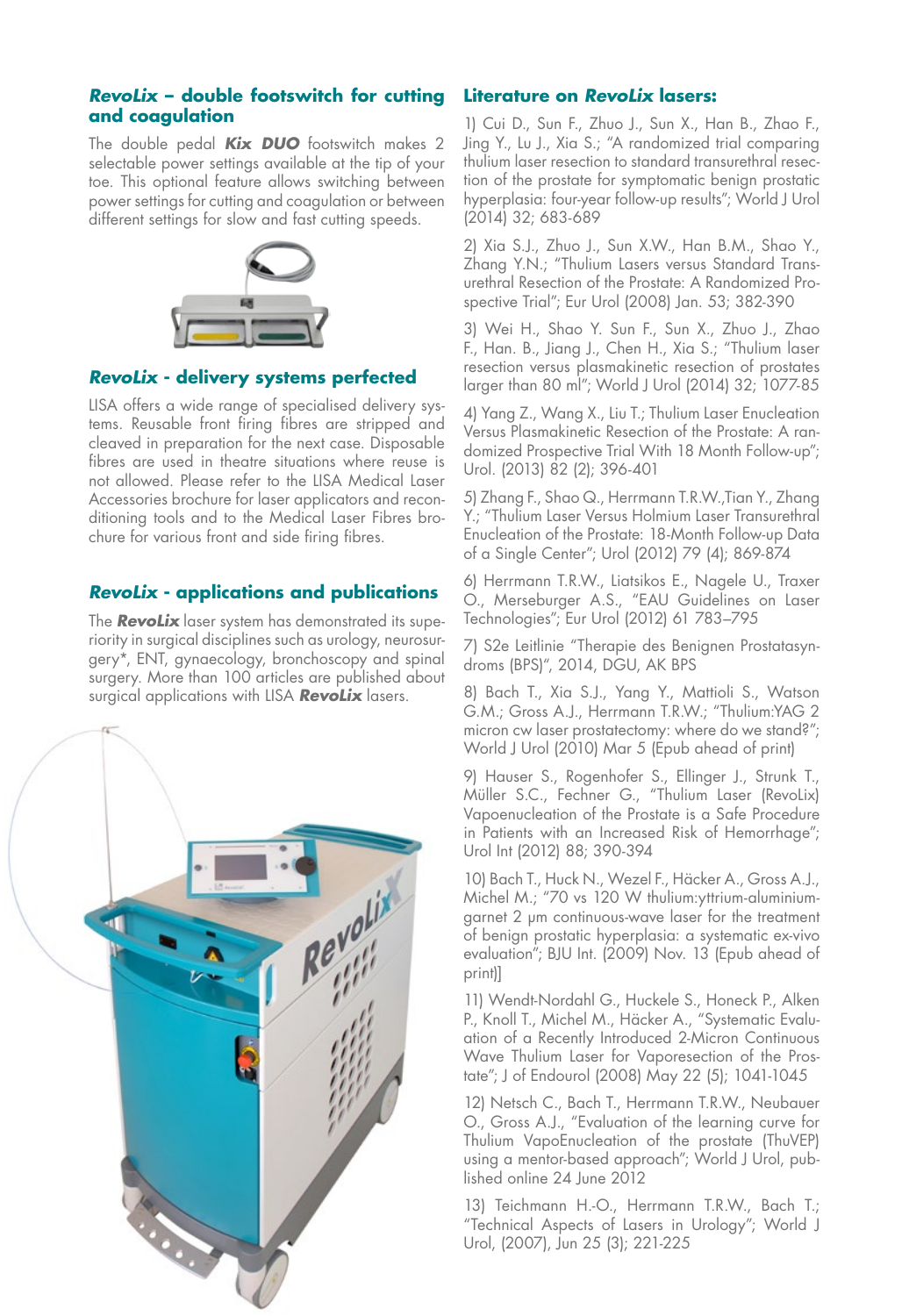# **APPLICATIONS**

# **RevoLix - what are the applications ?**

The **RevoLix** laser system has demonstrated its superiority in surgical disciplines such as Urology, Neurosurgery\*, Gynaecology, Pneumology, Spine Surgery and ENT. In Urology **RevoLix** gains much attention for its superior performance in vaporisation and resection of the prostatic adenoma (BPH), outpatient treatment of reoccurring renal and bladder tumours, opening of strictures, incisions and tissue preserving excisions.

## **Urology**

VapoResection of prostate (ThuVaRP) Vaporisation of Prostate (ThuVAP) VapoEnucleation of prostate (ThuVEP) Enucleation of prostate (ThuLEP) Bladder neck incision Opening of strictures Vaporisation and excision of bladder tumours Partial nephrectomy Laparoscopy



Ireter stone





# **Lithotripsy**

# **Gynaecology**

Excision of polyps Endometriosis **Hysterectomy** Adhesiolysis Conisation **Condylomata Myomectomy** 

# **Neurosurgery\***

Fenestration of cysts Ventriculocysternosomy Catheter recovery 3rd ventriculostomy Tumour resection Haemostasis

### **ENT**

Excision of tumours Excision of granulomata Tonsillectomy Stapedectomy UVPP

## **Pneumology**

Bronchoscopy Airway recanalization Desobstruction Tissue coagulation



**MISS**